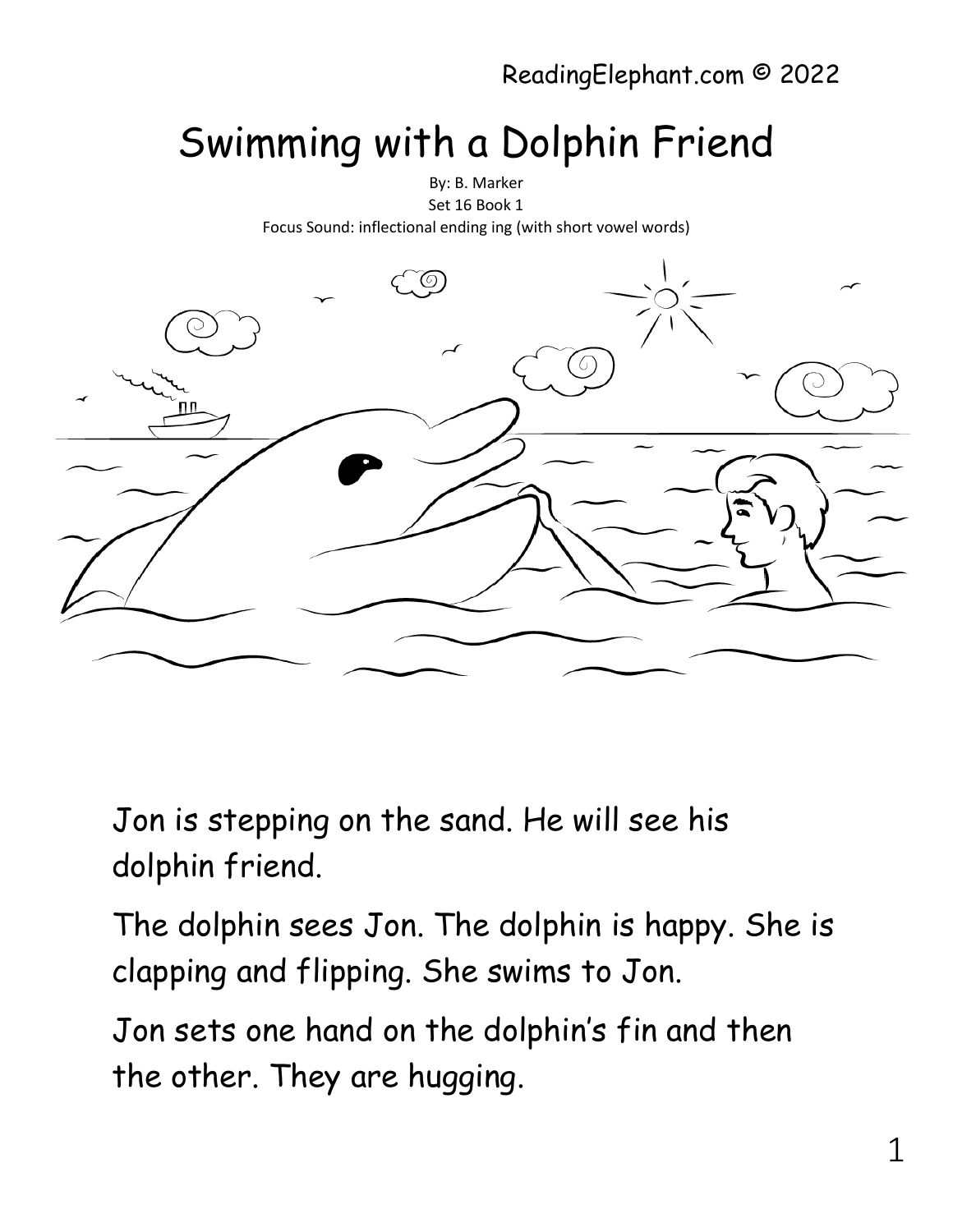## ReadingElephant.com © 2022



The dolphin and Jon are above the water.

They see the yellow sun. They see a mom petting her pups. Ducks are stepping on the rocks. Next to a hill, a finch is flapping its wings in the wind.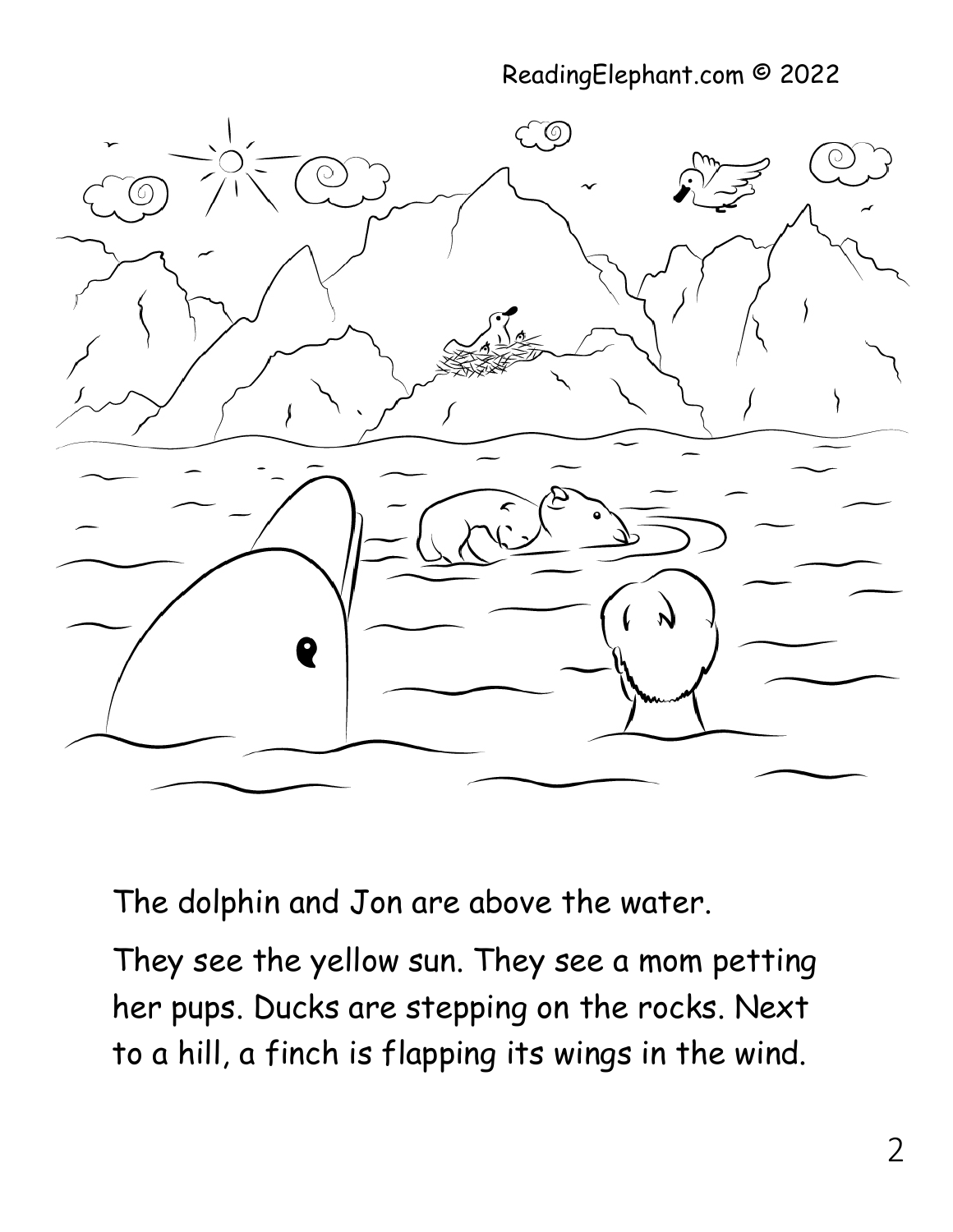

The dolphin is digging and digging in the sand.

A puff of sand goes up, up, up. Jon cannot see his friend.

The dolphin pops up from the puff of sand. Boo! Jon hops back. What a stunt! The dolphin is clapping. It is fun to spook Jon.

"You are a silly dolphin," says Jon.